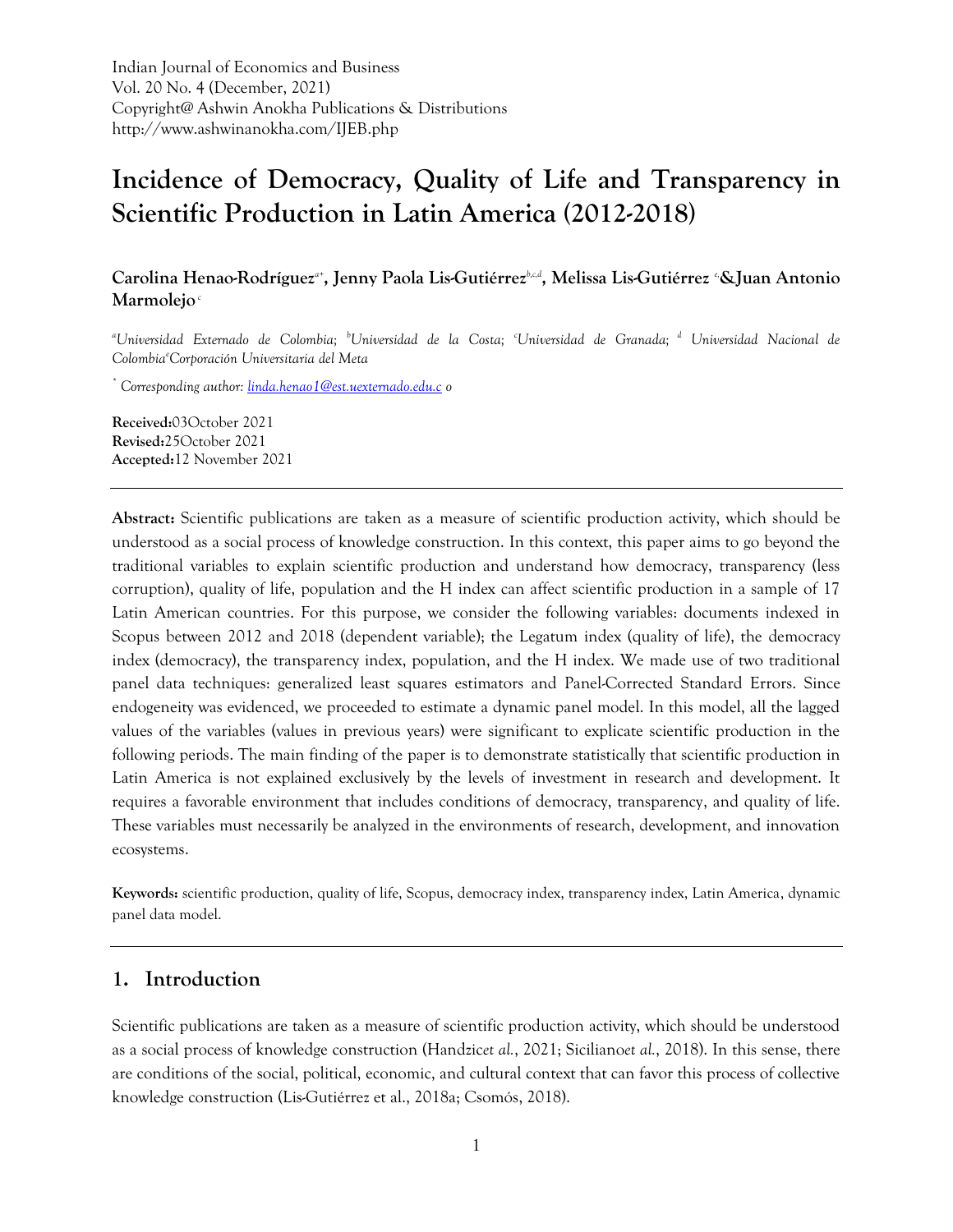Alarcón-Quinapanta et al. (2019) found a relationship between academic production and human development, associated with the use of abilities and skills to solve problems. This increases the quality of life and the wealth of a society. The research conclude that knowledge management and intellectual capital integrate efficient processes of communication, information, and competencies. In this way, measurement systems allow higher education institutions to identify factors that create social value and contribute to human development, increasing prosperity and harmony in a sustainable world.

At the same time, countries with good quality of life,and a higher level of economic development can provide a better education for their populations.These permits build qualified human capital with greater competencies for high-quality scientific production (Macias Ruano et al., 2021).

Now, the relationship between scientific production and different democratic models is based on how each society allocates resources and defines its priorities (De Oliveira et al., 2021; Kurt Topuz, 2021). Another variable of interest is transparency, understood as the opposite of corruption. On this path, corruption can lead to a deterioration of democracy and quality of life and may affect the documents indexed in Scopus.

Recent studies, such as that of Gründler and Potrafke (2019), identified from a sample of 175 countries that the effect of corruption on gross national product implied a reduction of 17%. The authors established that the effect of corruption on economic growth is moreremarkable in autocracies and the channels of transmission were reducing foreign direct investment and increasing inflation. Similarly, Lehman & Morton (2017), considered corruption as a universal problem, which affects people's quality of life.Also, this work indicates the misuse of public power by politicians and as an obstacle to the economic development of citizens.

In this context, this article aims to examine the relationship between quality of life, transparency, democracy, and scientific productivity for Latin American countries between 2012 and 2018, taking as control variables: the population and the H index.

# **2. Method**

## **a. Data**

This study makes an estimate using panel data (Fini*et al.*, 2021). The countries analyzed were: "Argentina, Bolivia, Brazil, Chile, Colombia, Costa Rica, Dominican Republic, Ecuador, El Salvador, Guatemala, Honduras, Mexico, Nicaragua, Paraguay, Panama, Peru, and Uruguay." Additionally, the variables considered were:

- Population (The World Bank, 2021). This variable is considered a control.
- Quality of life was measured by the Legatum index (The Legatum Institute Foundation, 2021).
- The H index was provided by Scimago (SCImago, 2021). This variable is considered a control.
- Democracy index was made by The Economist Intelligence Unit (The Economist Intelligence Unit, 2021).
- The corruption perception index (transparency) was taken from Transparency International Spain (Transparency International, 2021).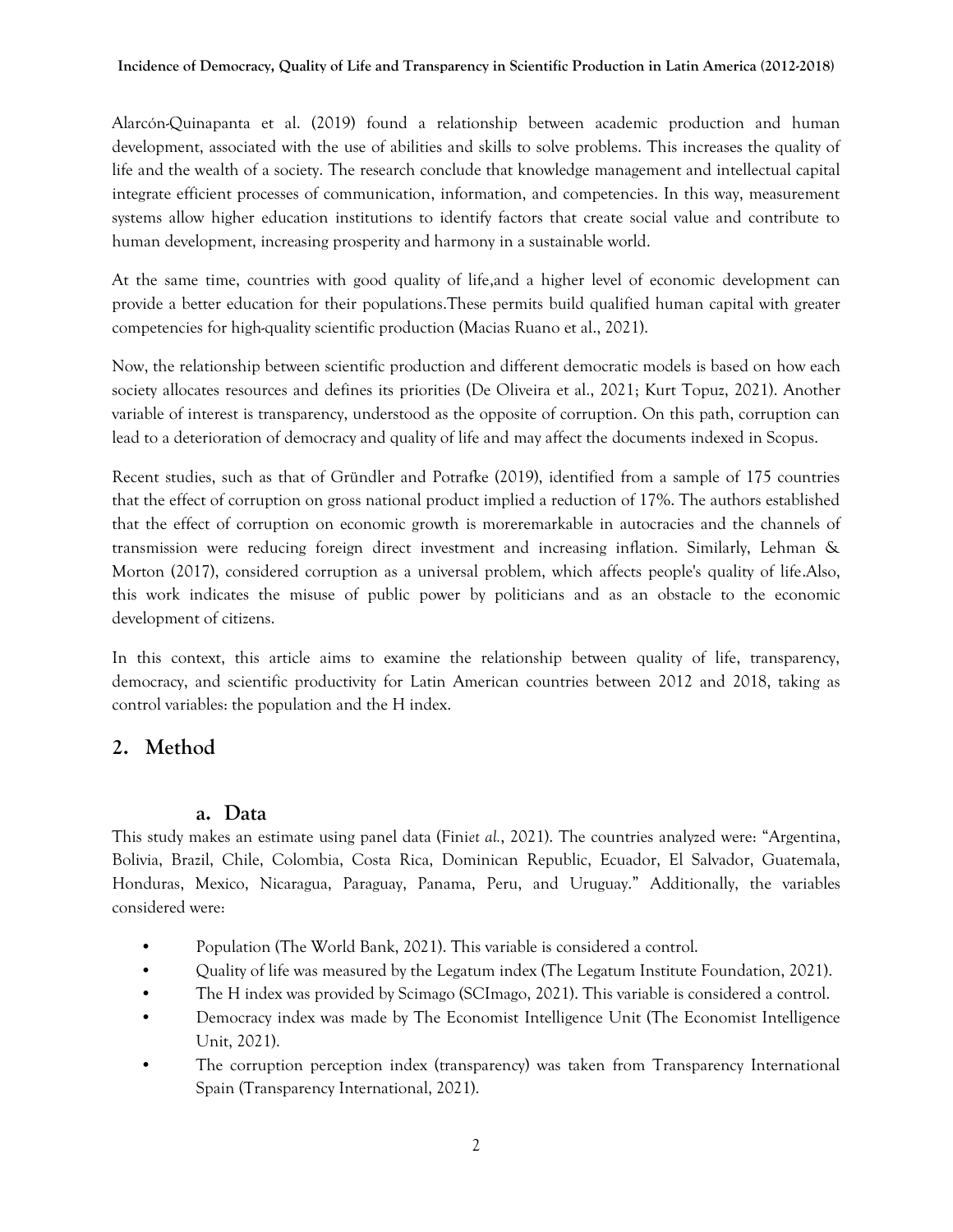# **b. Model**

"The models used are presented below.

#### **Model 1**

The model is specified as follows:

ldjt =  $\beta$ 0 +  $\beta$ 1 llgjt +  $\beta$ 2lcjt +  $\beta$ 3lpjt +  $\beta$ 4lhjt +  $\beta$ 5ldejt + uj +  $\epsilon$ jt

- j represents the country.
- t is the year.
- ldis the natural logarithm of the number of documents in Scopus.
- llgis the natural logarithm of Legatum index.
- lc refers to the natural logarithm of the transparency index.
- lpis the natural logarithm of the population.
- lhis the natural logarithm of the H index.
- ldeis the natural logarithm of the democracy index.
- uj is considered as fixed and is a random variable."

#### **Model 2**

The model is specified as follows:

ldit= «ldi,−1+ β1 llgjt-1 + β2ldejt-1 + β3lpjt + β4lhjt ++ β5lcjt εit

#### $\epsilon$ it= $\mu$ i+ $\vartheta$ it

 $(ui)=(\vartheta it)=E(\mu i\vartheta it)=0$ 

 $\mu$ *i*= fixed effects

 $\vartheta$ it= idiosyncratic shocks

The estimation was made using the homoscedastic weight matrix. Likewise, it was guaranteed that the instruments were not greater than the number of groups and the Sargan test was carried out. The results indicate that the null hypothesis is not rejected, and the over-identification restrictions are valid.

## **3. Results**

## **a. Descriptive results**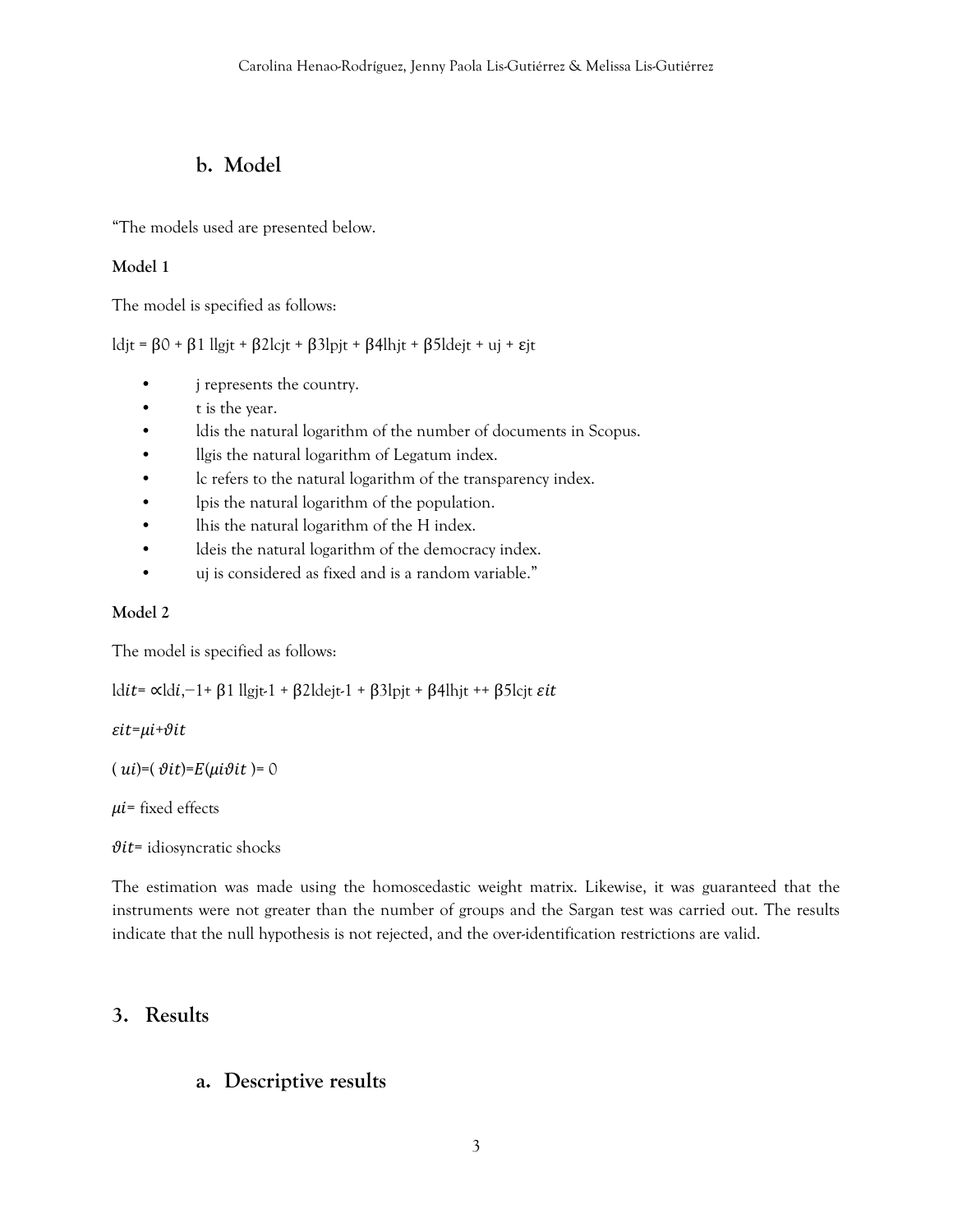#### **Incidence of Democracy, Quality of Life and Transparency in Scientific Production in Latin America (2012-2018)**

The behavior of the academic production indexed in Scopus of the selected countries for the year 2018 is presented below. Dark red corresponds to the highest values and light yellow represents the lowest. Following the analysis of Lis-Gutiérrez et al. (2018b) on the Moran and Geary indices to measure spatial autocorrelation, it can be indicated that there is no evidence of first- or second-order spatial autocorrelation.

Figure 1 (a, b, c, d, and e) show the leading countries in the region: Brazil, Mexico, Argentina, Chile, and Colombia (in terms of documents, citable documents, citations, self-citations, and index H.). Panama leads the citations per document with a value of 1.05 for 2018, followed by Chile and Nicaragua with 0.8.

## **b. Econometric results**

The Lagrange multiplier test for random effects indicated that the null hypothesis needed to be rejected. Hence, it is necessary to estimate by random effects, instead of a grouped regression (Table 1).

**"Table 1: Results of regression; Fixed-effects (within) regression and Hausman test"**

| "Random-effects GLS regression" |           |              |          | "Fixed-effects (within) regression" |               |              | "Test Hausman" |           |             |                                       |
|---------------------------------|-----------|--------------|----------|-------------------------------------|---------------|--------------|----------------|-----------|-------------|---------------------------------------|
| ld.                             | Coef.     | $\mathsf{T}$ | P > t    | Coef.                               |               | P > t        | (b)            | (B)       | $(b-B)$     | Sqrt<br>$\text{diag}(V_b)$<br>$V$ B)) |
|                                 |           |              |          |                                     |               |              | Fe             | Re        | Difference  | S.E.                                  |
| $\lg$                           | 6.074167  | 4.85         |          | 2.742396                            | 0.113         | $-0.6635204$ | 2.742396       | 6.074167  | $-3.331771$ | 1.173547                              |
| 1c                              | 0.0943028 | 0.33         | 0.745    | 0.1905446                           | 0.559         | $-0.4546616$ | 0.1905446      | 0.0943028 | 0.0962418   | 0.1468501                             |
| lde                             | 0.5608441 | 1.19         | 0.235    | 0.790098                            | 0.094         | $-0.1380094$ | 0.790098       | 0.5608441 | 0.2292539   |                                       |
| 1 <sub>p</sub>                  | 0.790382  | 6.59         |          | 3.880983                            | $\mathcal{O}$ | 2.624381     | 3.880983       | 0.790382  | 3.090601    | 0.6214964                             |
| lh                              | 1.799263  | 8.61         |          | 1.812937                            | 0.013         | 0.3876895    | 1.812937       | 1.799263  | 0.0136741   | 0.686799                              |
| $\_cons$                        | -41.43902 | $-7.23$      | $\Omega$ | $-79.69866$                         | $\mathcal{O}$ | -98.77161    |                |           |             |                                       |

**"**\*b = consistent under Ho and Ha; obtained from xtreg; B = inconsistent under Ha, efficient under Ho; obtained from xtreg; Test: Ho: difference in coefficients not systematic; chi2(5) = (b-B)'[(V\_b-V\_B)^(-1)](b-B) = 47.42; Prob>chi2  $= 0.0000$ ; (V b-V B is not positive definite)""

**Source:** Author's findings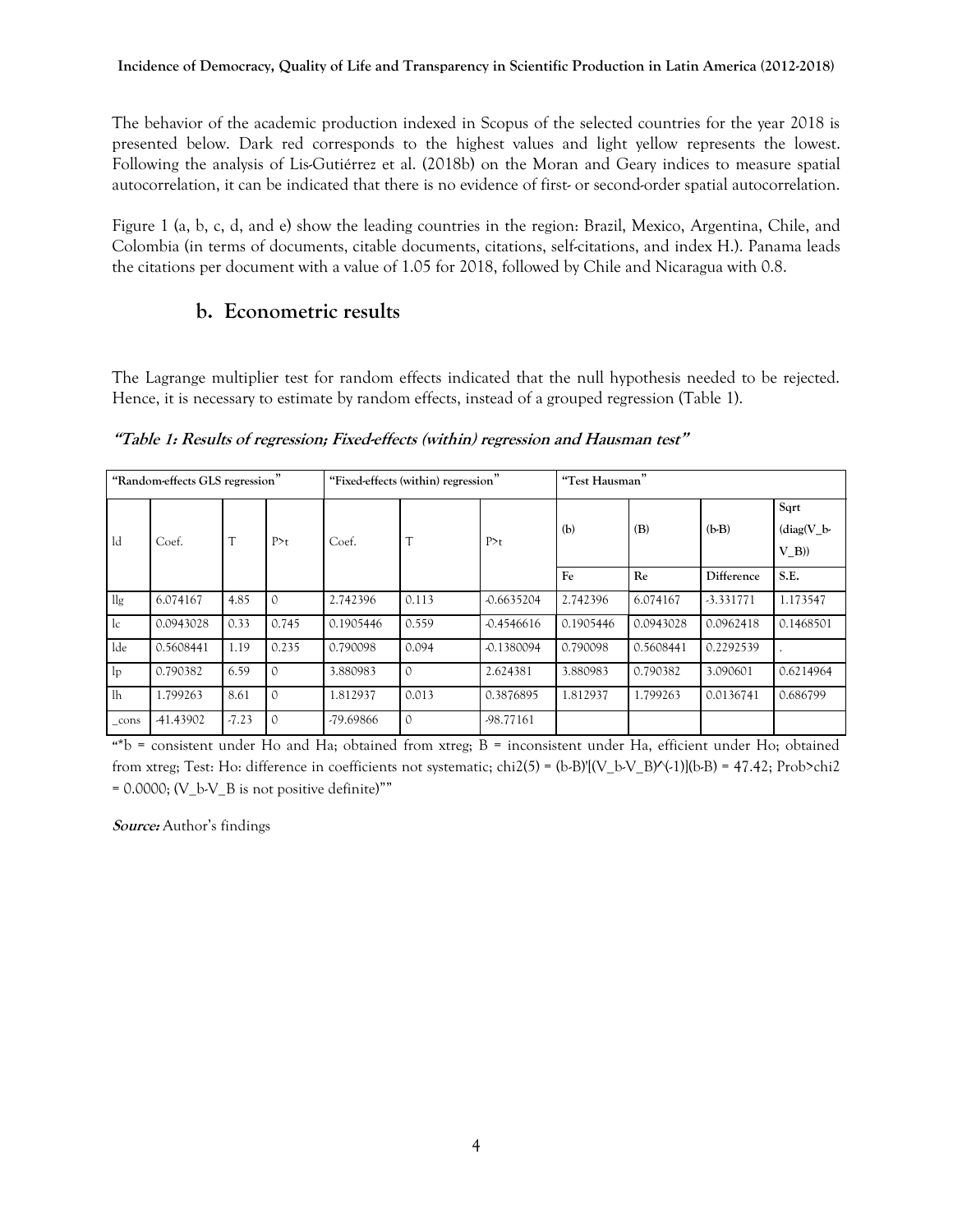Indian Journal of Economics and Business Vol. 20 No. 4 (December, 2021) Copyright@ Ashwin Anokha Publications & Distributions http://www.ashwinanokha.com/IJEB.php



"Figure 1: Academic production indexed in Scopus of the selected countries for the year 2018.

A) Number of documents; B) Number of Citable Documents; C) Citation per document; D) H index and E) Self-citations Source: own elaboration using Philcarto."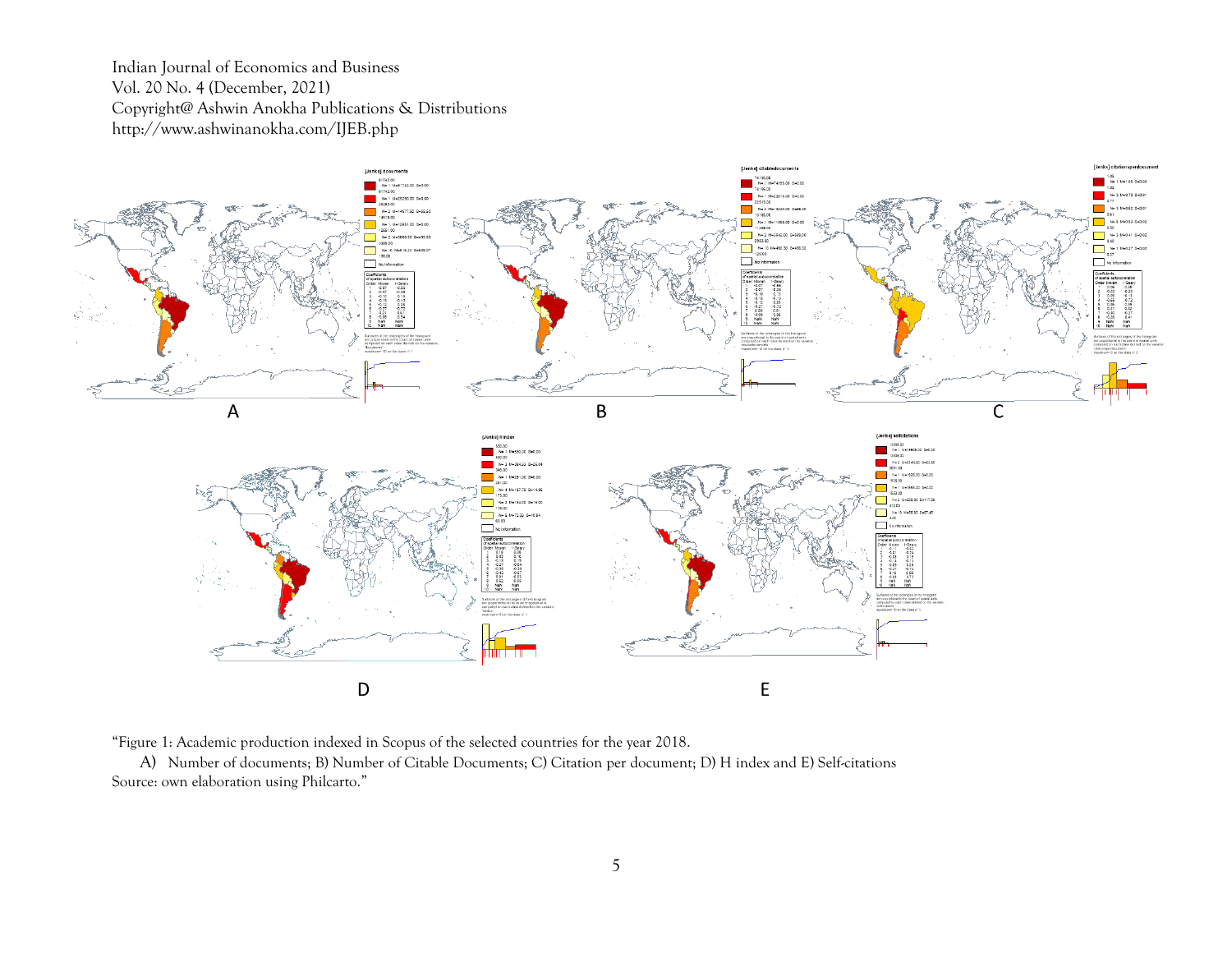Indian Journal of Economics and Business Vol. 20 No. 4 (December, 2021) Copyright@ Ashwin Anokha Publications & Distributions http://www.ashwinanokha.com/IJEB.php

The Breusch and Pagan Lagrangian multiplier test for random effects show a variance for the values Ld, E, and U of 4.162134; 0.033008; 0.0817724 respectively, and sd=sqrt(Var) values of 2.040131; 0.1816811; 0.2859587. The chibar<sup>2</sup>(01) was 103.59

The fixed effects estimate (Table 1), the null hypothesis about all state dichotomous variables was rejected. For its part, the restrictive F test concluded that the fixed-effects method should be used instead of a pooled regression.

Concerning the Hausman test (Table 1), the null hypothesis is rejected, and that the most appropriate estimate was the fixed effects, which allows exploring the association between the predictor and the outcome variables within a state. This means that each country has its own individual attributes and influences the predictor variables.

Now, assumptions of the fixed-effects model are:

- Invariable characteristics over time are unique to the individual
- Invariable characteristics over time are not correlated with the attributes of other individuals.
- The entity's error term and constant are not correlated among them.

On the other hand, the Wooldridge autocorrelation test proves the first-order autocorrelation, in other words, the errors within each unit are temporarily correlated"(H0: no first-order autocorrelation; F(1,16)=9.377 and Prob > F = 0.0074)."

In addition, we use the modified Wald heteroscedasticity test where the null hypothesis was sigma(i)<sup>2</sup>=sigma<sup>2</sup> for all i. It is not sensitive to the assumption of normal errors. This showed that heteroscedasticity exists in the estimated model with  $\text{chi}^2(17) = 5942.81$ .

The weak cross-sectional dependence Pesaran test was conducted"with the null hypothesis H0: errors are weakly cross-sectional dependent. This test showed that errors are weakly cross-sectional with a  $CD = 0.556$ and p-value  $= 0.578$ ."

The tests identified the following problems in the models: (i) contemporary correlation, (ii) heteroscedasticity, and (iii) autocorrelation. These difficulties can be solved through the (a) "Generalized Least Squares Estimators"or (b) "Panel-Corrected Standard Errors", including dichotomous variables of time. These capture the temporal effectsand can be seen in table 2.

In the two models estimates (Table 2), the quality-of-life index, the transparency index, the population, the democracy index, and the H index show a positive and statistically significant relationship with the documents published and indexed in Scopus (p-value <1%). The democracy index is significant at 10% and retains a positive relationship (p-value  $\leq 10\%$ ).

The existence of a correlation between quality of life, transparency, democracy, and the term error can be interpreted as a problem of simultaneity. Since there is no consensus in the literature regarding the existence of a single valid test to evaluate endogeneity, we use a dynamic panel data regression model to correct this problem (Model 2).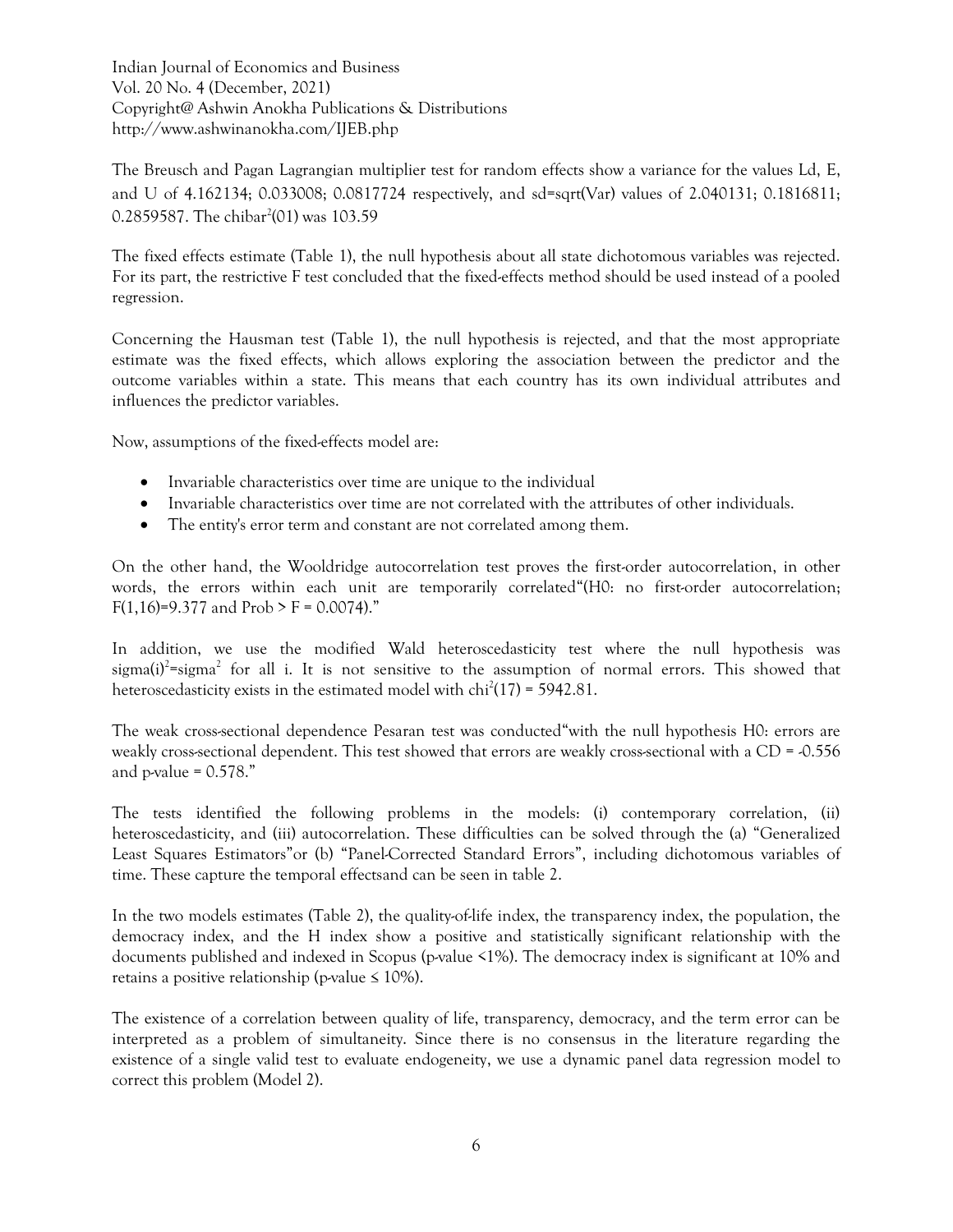| "Prais-Winsten<br>regression,<br>correlated<br>panels<br>corrected<br>standard errors (PCSEs)" |           |          |               | "Cross-sectional time-series FGLS<br>regression" |         |       |  |
|------------------------------------------------------------------------------------------------|-----------|----------|---------------|--------------------------------------------------|---------|-------|--|
| ld                                                                                             | Coef.     | t        | P > t         | Coef.                                            | P> z    | 195%  |  |
| $\frac{1}{g}$                                                                                  | 2.92005   | 5.03     | $\Omega$      | 2.899895                                         | 3.78    | 0     |  |
| lc                                                                                             | 0.554688  | 3.76     | $\circ$       | 0.5487838                                        | 2.89    | 0.004 |  |
| 1 <sub>p</sub>                                                                                 | 0.7074655 | 19.78    | $\circ$       | 0.7052627                                        | 12.93   | 0     |  |
| lh                                                                                             | 1.81557   | 30.65    | $\mathcal{O}$ | 1.820177                                         | 18.2    | 0     |  |
| lde                                                                                            | 0.5226873 | 1.92     | 0.054         | 0.5293759                                        | 1.56    | 0.118 |  |
| 2013                                                                                           | 0.0242742 | 2.74     | 0.006         | 0.0234156                                        | 0.5     | 0.614 |  |
| 2014                                                                                           | 0.098504  | 13.69    | $\Omega$      | 0.0962611                                        | 1.67    | 0.095 |  |
| 2015                                                                                           | 0.2075389 | 20.09    | 0,000         | 0.2026087                                        | 3.16    | 0.002 |  |
| 2016                                                                                           | 0.2957902 | 20.23    | $\circ$       | 0.2965342                                        | 4.33    | 0     |  |
| 2017                                                                                           | 0.330756  | 22.54    | $\Omega$      | 0.3369183                                        | 4.81    | 0     |  |
| 2018                                                                                           | 0.3245053 | 16.06    | $\mathcal{O}$ | 0.3286028                                        | 4.45    | 0     |  |
| cons                                                                                           | -28.91481 | $-12.46$ | $\Omega$      | $-28.81115$                                      | $-9.07$ | 0     |  |

**Table 2: Results of the regression models used**

**Source:** Author's findings

The dynamic models allow to include in the estimation the causal relations. This kind the estimation was proposed by Arellano and Bond (1991), allowed to use as instruments the differences of the delays of the index of quality of life, the index of transparency, and the index of democracy.

The Sargan test was applied to model 2. To guarantee that this test could be carried out, a non-robust estimation of heteroscedasticity was made. The null hypothesis (over identifying restrictions are valid) not be rejected, and it was possible to conclude that the over identification restrictions are valid with chi2(8) equal to  $7.647153$  and  $Prob > chi2 = 0.4687$ .

In search of consistency of estimation and the proper use of dynamic models, and the errors must not be serially correlated. This is tested with the Arellano and Bond tests where the null hypothesis was no autocorrelation. It can be concluded that there is no correlation of the first (z=-2.5488) or secondorder(z=1.9646) errors, at 1% of significance (1% critical value).

However, given that heteroscedasticity is a frequent problem in dynamic models, the estimation is made robust, this being the definitive model (Table 3).

#### **Table 3: Arellano-Bond dynamic panel-data estimation**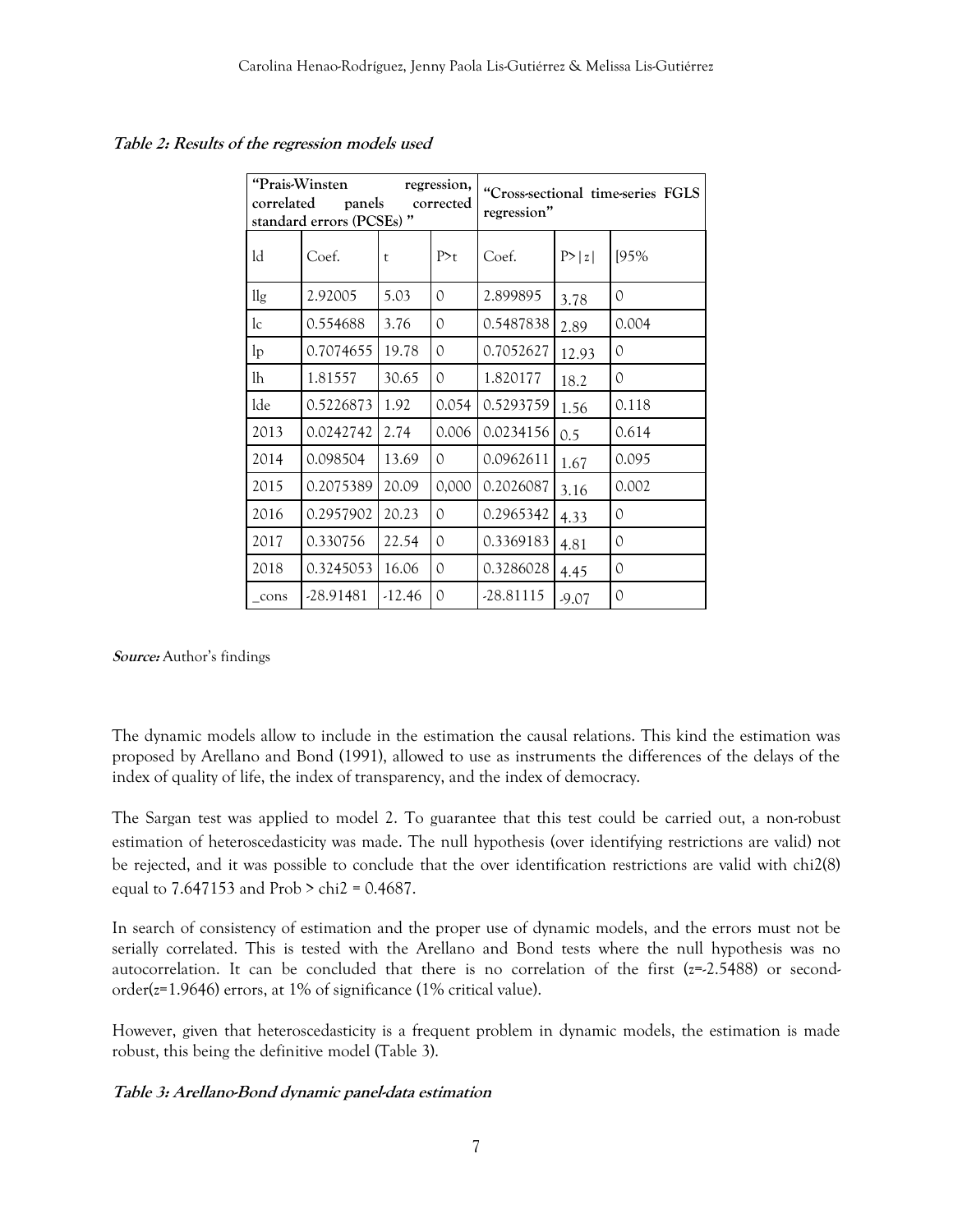| Ld      | Coef. Robust | z       | P> z  |
|---------|--------------|---------|-------|
| Ld      |              |         |       |
| L1(Ld)  | 0.8710194    | 7.62    | 0.000 |
| Llg     | $-1.22551$   | $-1.36$ | 0.173 |
| L1(Llg) | 2.250587     | 1.92    | 0.055 |
| Lde     | 0.5058171    | 1.27    | 0.204 |
| L1(Lde) | $-2.101887$  | $-2.76$ | 0.006 |
| Lc      | $-0.1456749$ | $-0.36$ | 0.718 |
| L1(Lc)  | 0.7044817    | 2.67    | 0.008 |
| $L_{p}$ | 0.1432934    | 0.33    | 0.744 |
| Lh      | 0.9915613    | 1.87    | 0.061 |

"Std. Err. adjusted for clustering on var3; Instruments for differenced equation GMM-type: L(2/3).ld; Standard: LD.llgLD.ldeD.lhD.lp D.lc **Source:** Author's findings"

## **4. Discussions and Conclusions**

This research includes the use the dynamic panel data regression model, one of the most robust econometric techniques. Likewise, we would like to remark the evaluation of the variables used, since they are not conventional in the analysis of scientific production.

After the estimation of dynamic panels, it was possible to conclude that the lag of democracy index is a significant variable (1% critical value) and presents a negative coefficient. On the other hand, the lag of transparency presented a positive and significant relationship with the production of documents indexed in Scopus. Furthermore, if one considers that transparency undermines democracy, this result is consistent with the estimates made (Di Pietra and Melis, 2016).

The lag of index of quality of life turned out to be a significant variable (6% critical value) and presents a positive relationship with the scientific production of high-quality. This reaffirms the findings of Siciliano*et al.* (2018), and Handzic*et al.* (2021), whereby that scientific production is a social process, and therefore, the cultural, social, economic, and political context influences the quality of research.

The positive relationship between quality of life and production of documents indexed in Scopus corroborates for Latin America that Csomós (2018) found for the cities of the world, where a growing relationship between scientific production and economic development is evident. Therefore, the quality of life is a very complex concept with several factors, which we attempt to model using the Legatum index.

The results of the model showed that population is not a significant variable in the production of documents indexed in Scopus. In contrast, the H index is a statistically significant variable (7% critical value). This makes sense considering that: (i) a higher h-index can be understood as a reflection of the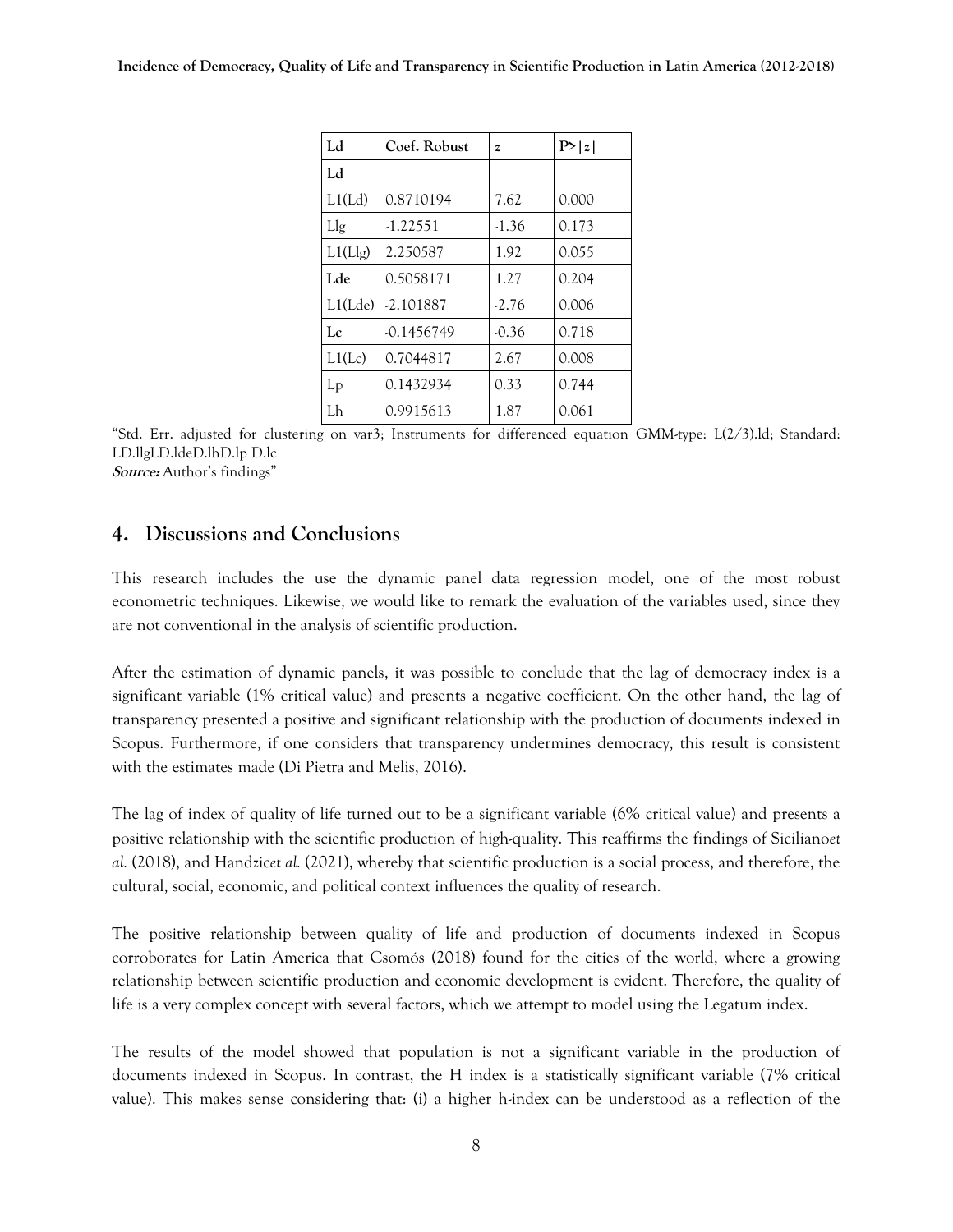reputation of publications; (ii) it evaluates the trajectory of communities, researchers, and countries; (iii) it is a measure that combines impact and productivity.

The main finding of the paper is to demonstrate statistically that scientific production in Latin America is not explained exclusively by the levels of investment in research and development. It requires a favorable environment that includes conditions of democracy, transparency, and quality of life. These variables must necessarily be analyzed in the environments of research, development and innovation systems or ecosystems.

Likewise, the results of the estimates made by Generalized Least Squares and Panel-Corrected Standard Errors are not maintained when the endogeneity problem is corrected, that is, when using the dynamic panel data regression model. Since the population turned out to be a non-significant variable and the democracy index showed a negative relationship with the number of documents published in Scopus indexed journals. This should be analyzed in further research, seeking to use another index that captures information on democracy, given the recent criticisms of the metric, among them: that it includes a subjective perception and not the citizen or institutional perception.

Another one of the extensions of this study includes the incorporation of countries from other regions to analyze whether the results are maintained. Similarly, a later field of application would be to use supervised or unsupervised learning algorithms for the classification and prediction of the behavior of countries.

# **REFERENCES**

Alarcón-Quinapanta, M. A., Freire-Lescano, L. R., Pérez-Barral, O., Frías-Jiménez, R. A., & Nogueira-Rivera, D. (2019). Medición del rendimiento del talento humano en instituciones de educación superior: producción científica. *Ingeniería Industrial*, 40(1), 24-36.

Arellano, M., & S. Bond. (1991). Some tests of specification for panel data: Monte Carlo evidence and an application to employment equations. *Review of Economic Studies*, 58, 277–297.

Csomós, G. (2018). A spatial scientometric analysis of the publication output of cities worldwide. *Journal of Informetrics*, 12(2), 547-566.

De Oliveira, T. M., Marques, F. P. J., Veloso Leão, A., de Albuquerque, A., Prado, J. L. A., Grohmann, R., &Guazina, L. S. (2021). Towards an Inclusive Agenda of Open Science for Communication Research: A Latin American approach. *Journal of Communication*, 25, 1-29. <https://doi.org/10.1093/joc/jqab025>

Di Pietra, R., & Melis, A. (2016). Governance and corruption: is history repeating itself? Fostering a debate and inviting contributions from a multidisciplinary perspective*. Journal of Management & Governance*, 20(4), 689-701.

Fini, R., Perkmann, M., & Michael Ross, J. (2021). Attention to exploration: The effect of academic entrepreneurship on the production of scientific knowledge. *Organization Science*, 14(55), 1-28.